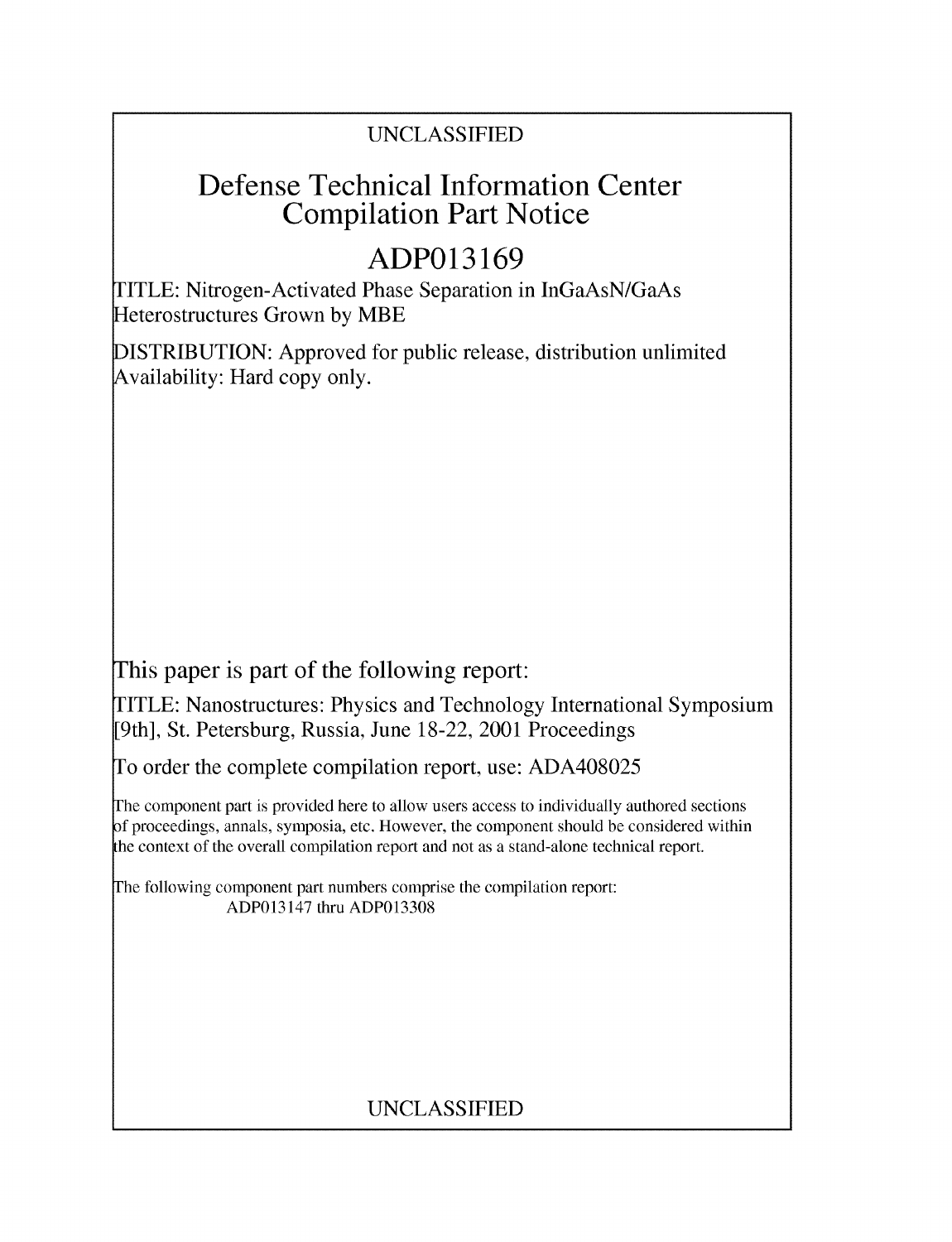### Nitrogen-activated phase separation in InGaAsN/GaAs heterostructures grown **by** MBE

*I. P. Soshnikov*<sup>1</sup>, N. N. Ledentsov<sup>1</sup>, B. V. Volovik<sup>1</sup>, A. Kovsh<sup>1</sup>, N. A. Maleev<sup>1</sup>, S. S. Mikhrin<sup>1</sup>, O. M. Gorbenko<sup>6</sup>, W. Passenberg<sup>2</sup>, H. Kuenzel<sup>2</sup>, N. Grote<sup>2</sup>, V. M. Ustinov<sup>1</sup>, H. Kirmse<sup>3</sup>, W. Neuman<sup>3</sup>, P. Werner<sup>4</sup>, N. D. Zakharov<sup>4</sup>, D. Bimberg<sup>5</sup> and Zh. I. Alferov<sup>1</sup>

- <sup>1</sup> Ioffe Physico-Technical Institute, St Petersburg, Russia
- 2 Heinrich-Hertz-Institut ffir Nachrichtentechnik, Berlin, Germany,
- <sup>3</sup> Humboldt Universität Berlin, Insitut für Physik, 10115 Berlin, Germany
- 4 Max-Plank-Institut ffir Mikrostrkturphysik, 06120 Halle, Germany
- <sup>5</sup> Institut für Festkörperphysik, TU Berlin, 10623 Berlin, Germany
- 6 Institute for Analytical Instrumentation, St Petersburg, 198103 Russia

Abstract. InGaAsN insertions in a GaAs matrix grown by molecular beam epitaxy (MBE) demonstrate a pronounced effect of phase separation even at relatively low indium and nitrogen concentrations. Cross-section high-resolution transmission electron microscopy (TEM) images, processed using a specially-developed software, demonstrated an effect of nitrogen decoration of InAs-rich regions in the structures studied. Formation of ordered structures of compositional domains has been revealed in plan-view TEM images.

#### Introduction

We report on studies of InGaAsN insertions in a GaAs matrix using transmission electron microscopy (TEM), high-resolution TEM (HRTEM) and HRTEM image processing. InGaAsN-based structures recently attracted much attention due to the possibility to cover the long wavelength spectral range (1.3 and 1.55  $\mu$ m) using GaAs substrates [1]. Several groups have reported on the fabrication of InGaAsN/GaAs based devices using molecular beam epitaxy (MBE) **[2-7]** or MOCVD [8, **9]** growth techniques. At the same time the main growth mechanisms and the internal structure of these insertions is still not well understood.

#### 1. Experimental

In this work we study 6 nm-thick InGaAsN insertions in a GaAs matrix grown by MBE using RIBER 32 machine with RF nitrogen source on (100)-oriented GaAs substrates. We used a special pneumatic separator between the vacuum chamber and the nitrogen source. This allowed us to control plasma-assisted epitaxy on a very short time scale (around 1 s), which is much shorter than the transient processes in the RF plasma itself. Changing the power of the RF plasma source varied nitrogen content. RHEED was used for in situ characterization of the surface morphology. The samples' descriptions are listed in Table 1.

Specimens for TEM study were prepared by standard methods using 4 keV  $Ar^+$  ion beam etching. HREM images were processed using the image-processing technique [10] based on the evaluation of the local lattice parameter. Photoluminescence was excited using a 514.5 nm line of  $Ar^+$  laser at 300 K and detected with a cooled Ge photodiode.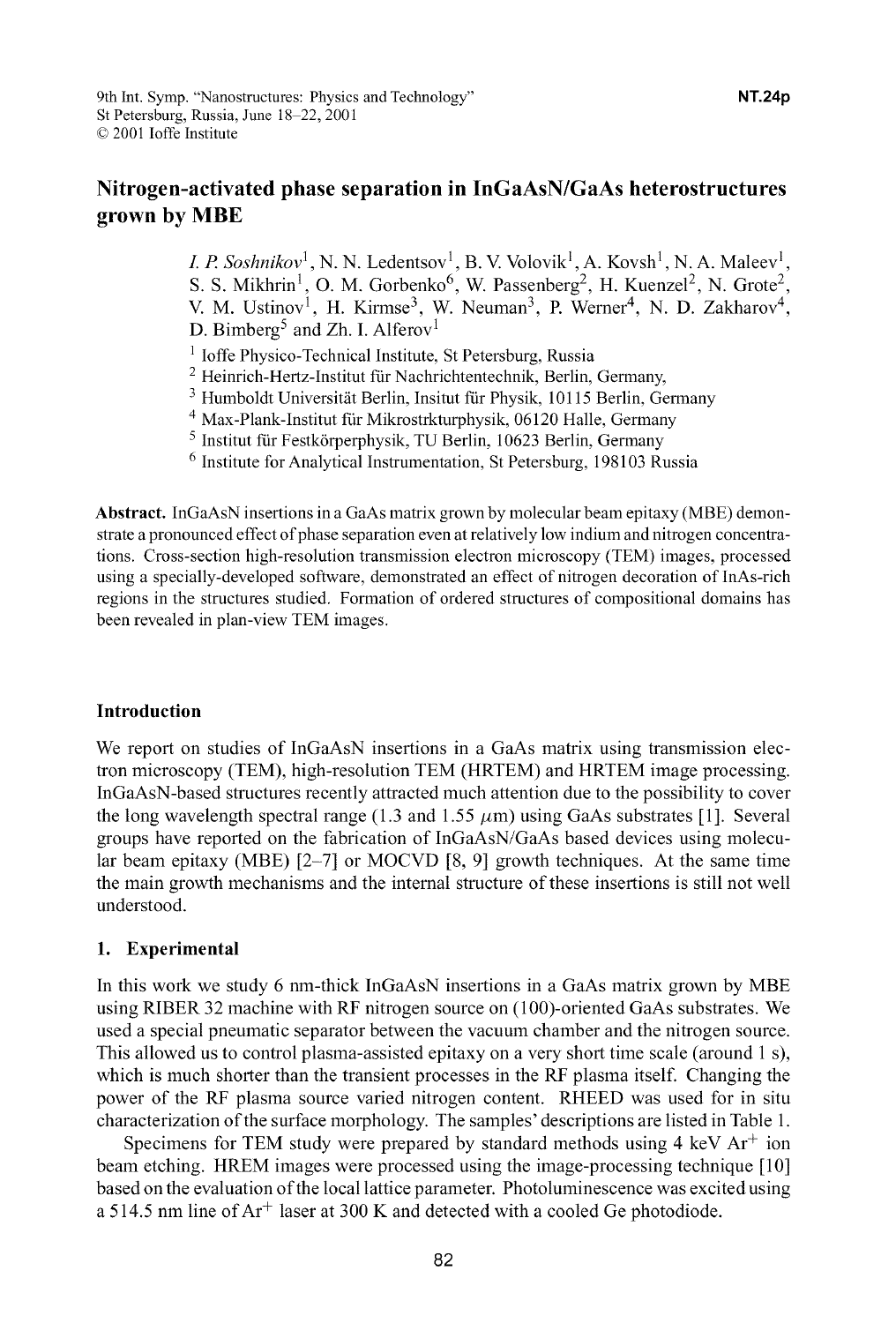|        |      | Power of                | Size of the  |              | PL peak       |
|--------|------|-------------------------|--------------|--------------|---------------|
| Sample |      | In-content the nitrogen | lateral      | <b>RHEED</b> | energy $(eV)$ |
|        | 0.25 | 0                       | Not observed | streaky      | 1.214         |
| 2      | 0.25 | 75 W                    | Not observed | streaky      | 1.130         |
| 3      | 0.25 | 160 W                   | $\sim$ 35 nm | dashed       | 1.020         |
| 4      | 0.30 | 75 W                    | $\sim$ 30 nm | dashed       | 1.133         |
| 5      | 0.30 | 115 W                   | $\sim$ 25 nm | spotty       | 1.068         |
| 6      | 0.35 | $\theta$                |              | spotty       |               |
| 7      | 0.35 | 75 W                    | $\sim$ 25 nm | spotty       | 1.06          |
| 8      | 0.40 | 75 W                    | $\sim$ 30 nm | spotty       | 1.080         |

Table **1.** Nominal parameters of the structures studied.

#### 2. Results and discussion

The results of TEM studies indicate that the samples can be roughly divided in two main groups. The samples with low indium ( $x \sim 0.25$ ) and/or nitrogen ( $y \sim 75$  W or less) contents emitting at and below 1  $\mu$ m at room temperature demonstrate layer-like contrast in TEM with uniform interfaces. HRTEM image of such a structure is shown in Fig. 1(a). The image processing of the HREM image (Fig. 1 (b)) shows nevertheless the modulations of the local interplane distance  $a_{200}$ , which is defined by an expression

$$
-0.03 \le \delta a_{\text{InGaAsN}} / a_{\text{GaAs}} \le 0.05 \tag{1}
$$

where  $\delta a_{\text{InGaAsN}} = a_{\text{InGaAsN}} - a_{\text{GaAs}}$  is different of local interplane distances of InGaAsN and of matrix.

The range of values of the local lattice parameter fits to the whole range of the lattice parameters of the InAs-GaAs system, pointing to severe InAs local accumulation effect also



**Fig. 1.** HREM images of  $In_{0.25}Ga_{0.75}As_{0.994}N_{0.006}/GaAs$  (a) and  $In_{0.30}Ga_{0.70}As_{0.99}N_{0.01}/GaAs$ (b) insertions and their tone-coded maps of local interplane distance in vertical direction (c, d, respectively).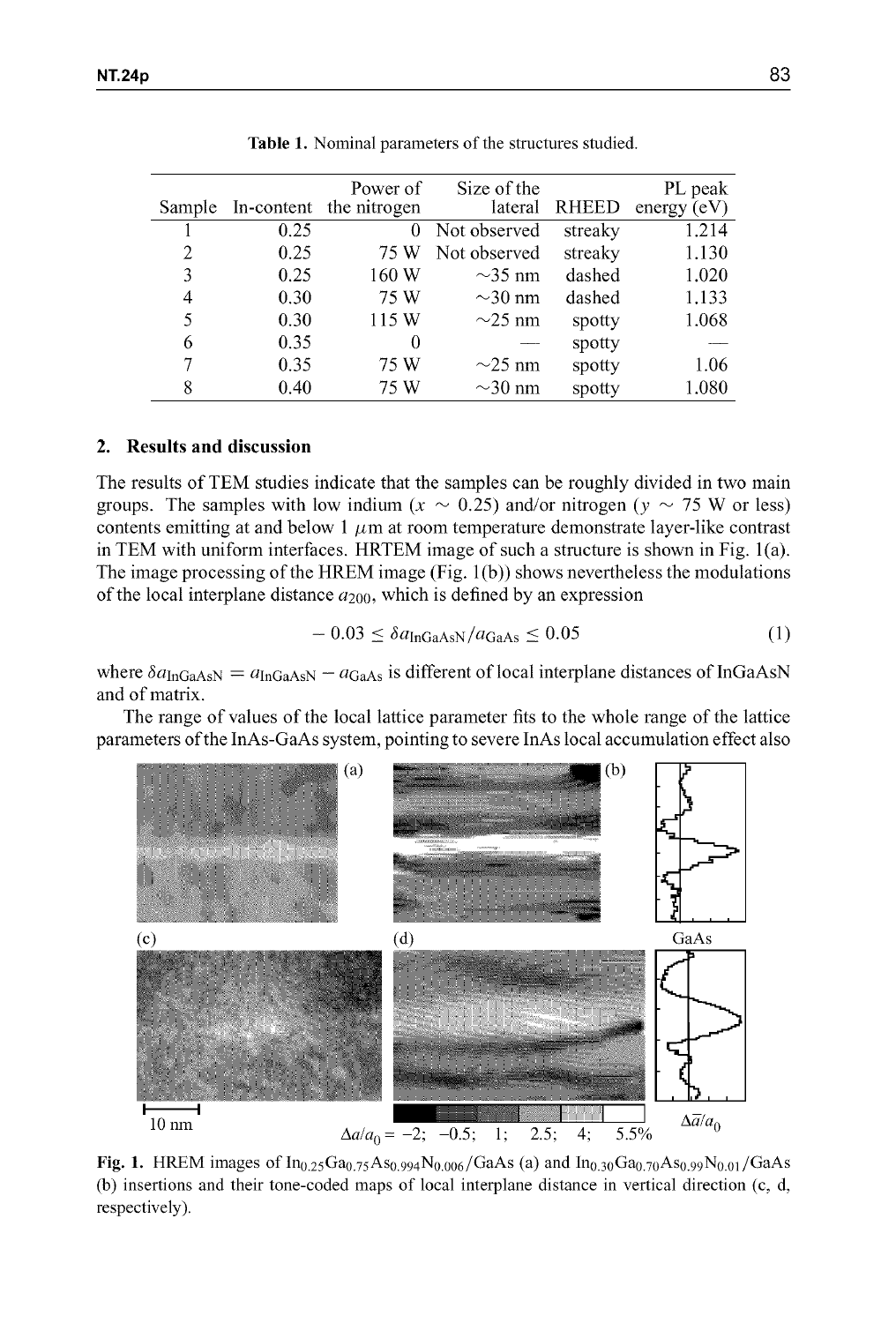

Fig. 2. Plan view TEM image of  $In_{0.25}Ga_{0.75}As_{0.99}N_{0.01}/GaAs$  (a) structure and its Fourier transformation image (b).

in the case of planar layers  $(-0.005 \leq \delta a_{\text{InGaAsN}}/a_{\text{GaAs}} \leq 0.08)$ . Even more interesting, negative negative values of  $\delta a_{\text{InGaAs}}$  are found, as opposite to the InGaAs-GaAs quantum well or quantum dot case. These regions are accumulated around the InAs-rich region. One may speculate that the effect originates either from perculiarities of growth (switching on or off of the nitrogen plasma source prior to the InGaAsN growth, or after it) or form the self-organized strain compensation effect related to the phase separation of InAs and GaN phases. In the small-composition case the N-rich regions are formed near the top and bottom interfaces. We note that in-plane compositional nonuniformities (2% modulation of the lattice parameter in vertical direction) are revealed in the InGaAsN layers with low indium content and nominally lower average lattice mismatch with the substrate, as compared to the stable InGaAs quantum wells with similar indium composition. This indicates the nitrogen-activated phase separation process occurs despite of the small average lattice mismatch with the substrate. In the group of the samples, emitting at and beyond 1.1  $\mu$ m at 300 K, in addition to compositional modulations, a very pronounced modulation of the layer thickness was observed [2, **3].** The group includes samples with composition of  $x = 0.3$  and composition  $x = 0.25$  and  $y \sim 75$  W. A HREM image a the map of local interplane distance are demonstrated in Fig.  $1(c)$ , (d). One can see that the effective height of the contrast Is greatly increased as compared to the nominal well width. This is typical for self-organized InGaAs quantum dot structures. A typical size of the modulation is given in Table 1 and is equal about 30 nm. Processed maps of local interplane distance indicate also regions with a small value of lattice parameter  $(\delta a_{\text{InGaAsN}}/a_{\text{GaAs}} \sim -0.03)$ . This again indicates nitrogen decoration. The nitrogen-rich region decorates In-rich quantum dot forming a curved shell-like arrangement. Increase in the nitrogen content for the same indium concentration causes stronger effect of phase separation. Plan view TEM image and its Fourier transformation of an indium-rich InGaAsN insertion are given in Fig. 2. One can see that the structure is composed of nanodomains with a typical size about 20-30 nm. The results agree well with the TEM data in cross-section geometry. The density of the nanodomains is about  $p \sim 10^{10}$  cm<sup>-3</sup>. Fourier transform images contain ordered spots indicating partial ordering of the domain size and their orientation.

PL spectra of the structures studied are given in Fig. 3. The spectra contain an InGaAsNrelated line at 1.0-1.2 eV. The width ofthe PL peak of samples with the interface modulation (80-90 meV) is increased as compared to that in layer-like samples, as expected from the nanodomain formation [ **11].**